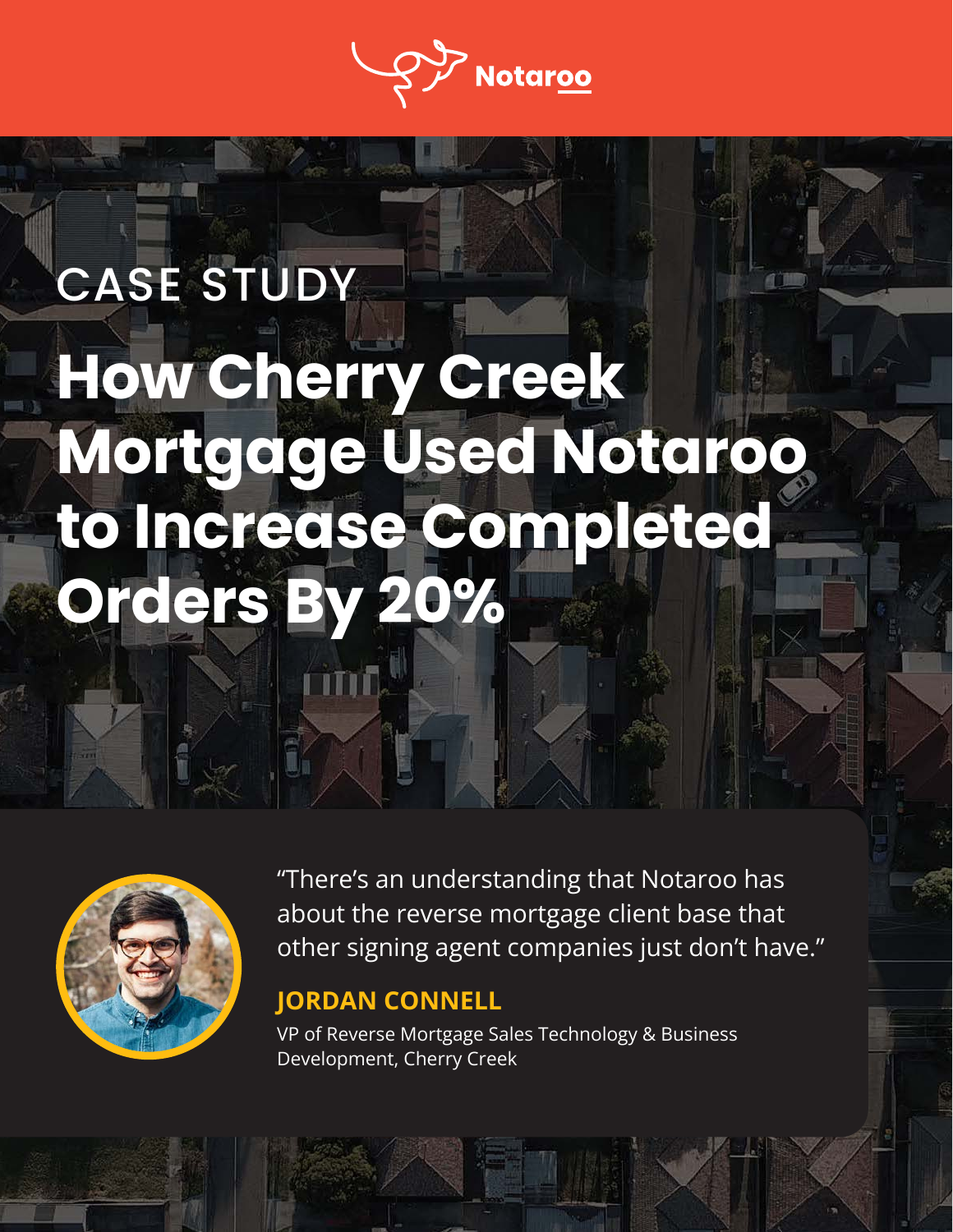

#### **Reverse Mortgages at Cherry Creek Mortgage**

Based in Greenwood Village, CO, **Cherry Creek Mortgage's** purpose is to continually strive to be the best company it can be. In this process, they're more concerned with getting borrowers the right loan than just any loan. This passion for responsible lending is what they've built their reputation on and what enables them to succeed through wild housing cycles.

The Home Equity Conversion Mortgage ("HECM") is a government backed reverse mortgage program that has been in operation since the 1980's. HECMs are becoming increasingly popular as more and more seniors realize the benefit of using untapped home equity funds.

Cherry Creek Mortgage has helped thousands of seniors 62+ realize their dream of greater financial security through the use of reverse mortgages.

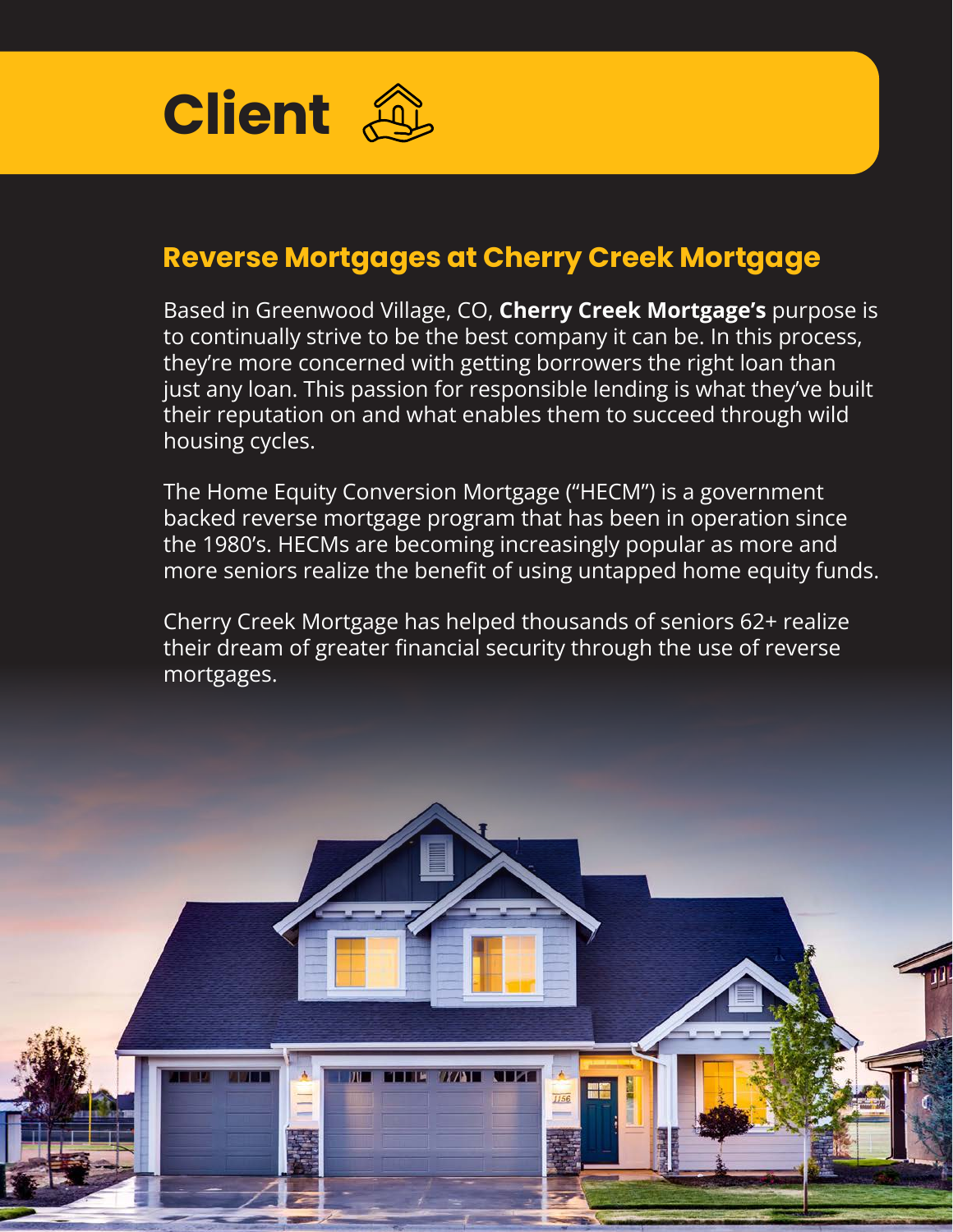

H 睚

ns.

**III** 

#### **Lack of Communication, Transparency, and Reverse Mortgage Expertise**

li a

里 脂

**Jordan Connell** is the VP of Reverse Mortgage Sales Technology & Business Development for Cherry Creek Mortgage. He got started in the mortgage industry right out of college, around 2012 and spent much of his time assisting brokers on reverse and traditional mortgages. He later joined Cherry Creek in an executive role to manage sales technology and business development.

But after he settled into his new position, one thing became abundantly clear: there was a major lack of communication and knowledge surrounding the reverse mortgage closing process, and it was killing deals.

With previous signing agent companies, they had a big problem: fallout between application request and the completed signing. They were losing people in between because there wasn't clarity or transparency in the communication process.

"We had a lot of notaries that didn't understand the reverse mortgage product. So we weren't able to be a quality representative at the signing and lost a lot of clients because they didn't feel confident having somebody there that didn't understand the product."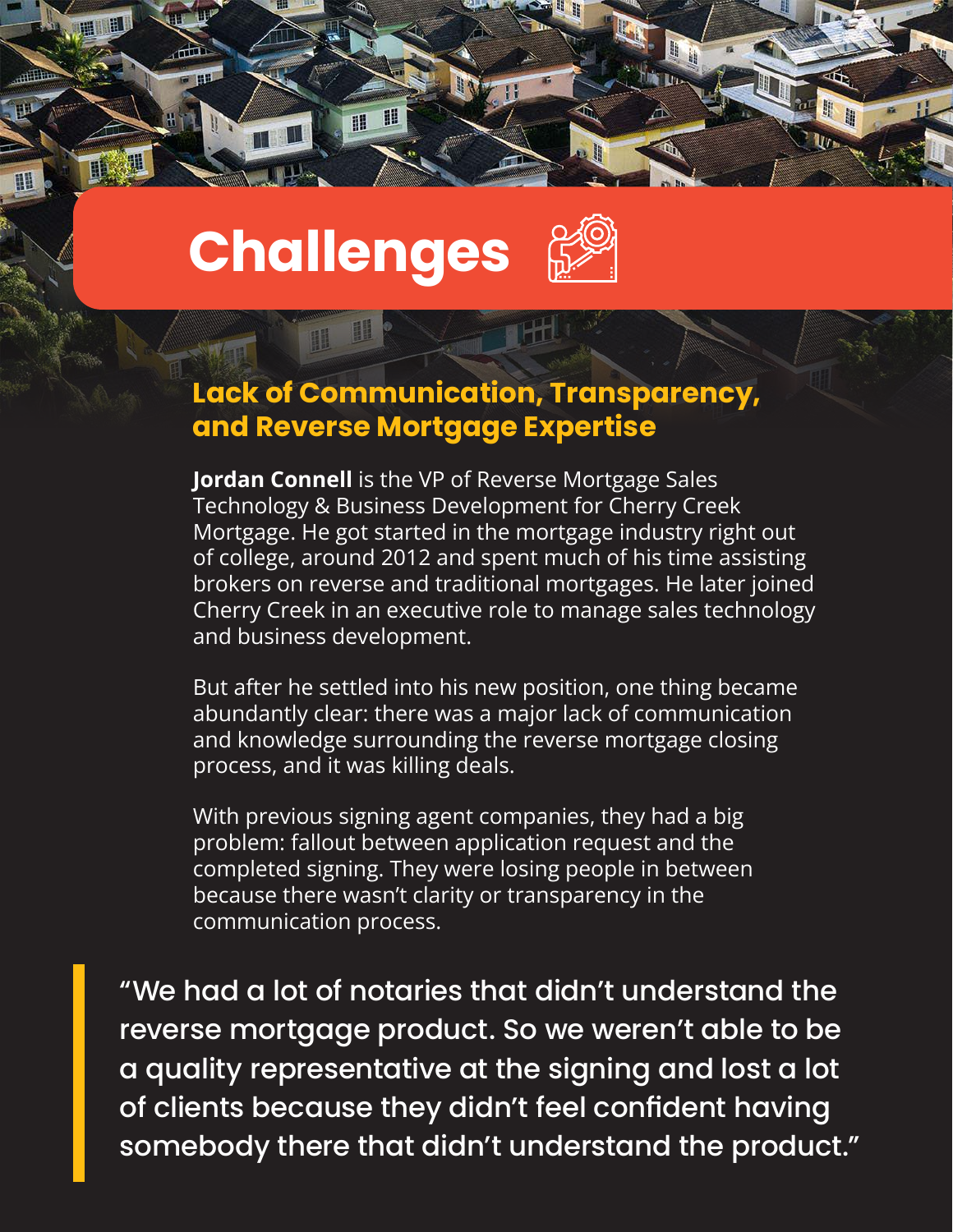

#### **Out With the Old, in with the New**

After finding **Notaroo**, Jordan was immediately drawn to their fresh, collaborative, team-based approach. And his initial conversations with the Notaroo team were very promising.

"They do a good job of building automation into their system, to provide the updates and to provide the transparency that was lacking with other signing agent companies. They're the only solution in the reverse mortgage market that gives us control and insight in the closing, application, and borrower document collection processes."

With a nationwide platform of vetted reverse mortgage professionals and an intimate understanding of the HECM/ proprietary market, Notaroo not only helped Jordan and his team, but their borrowers as well. Now they trust in the process, knowing they have a professional team in place to start, and walk them through the entire process.

For the Cherry Creek team, Notaroo is more than a software solution - it's become an extension of their business.

"From the client to the borrower, they don't see Notaroo as a 'separate entity'... they see it as a part of Cherry Creek Mortgage, and that makes such a difference."

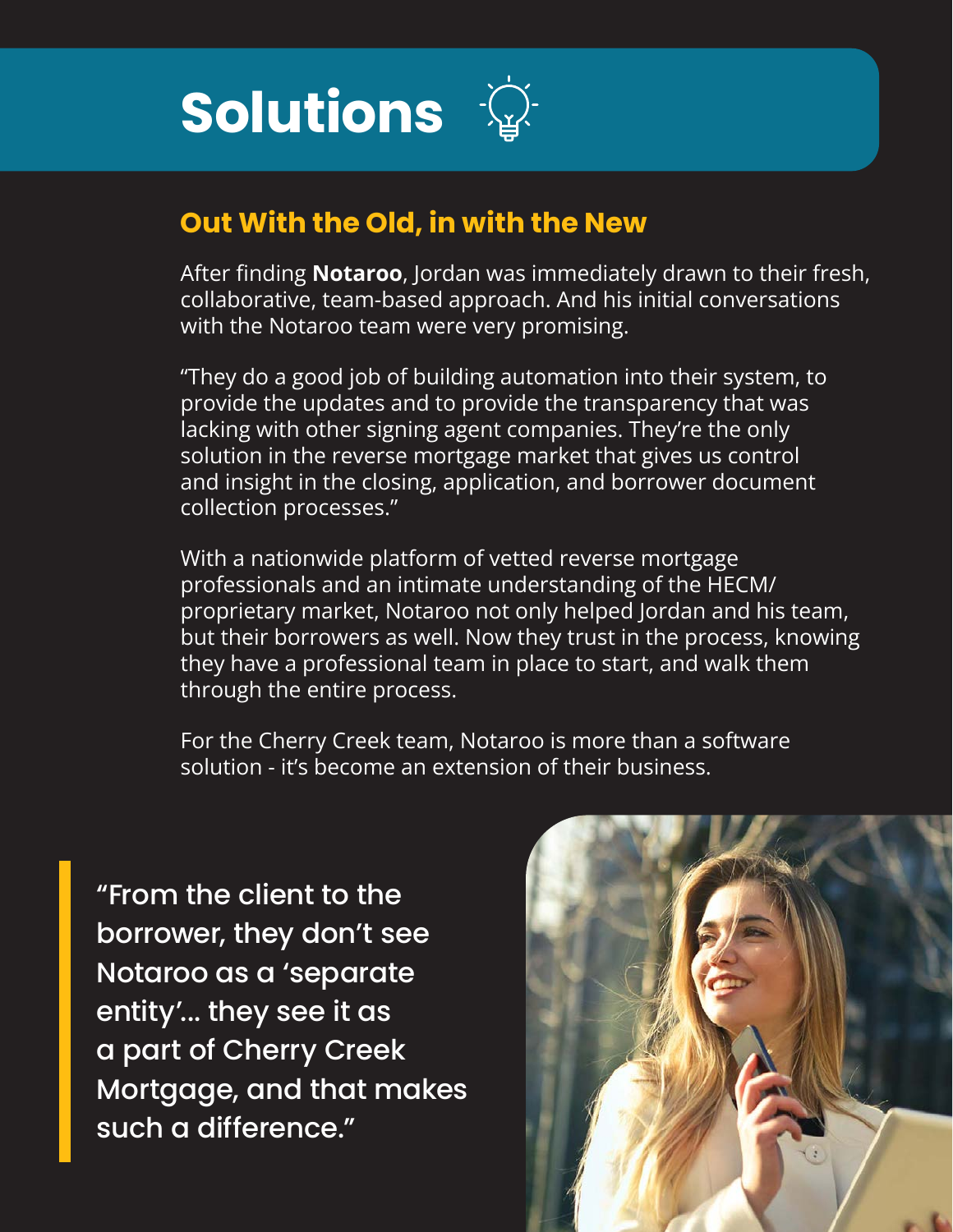

### **20% More Reverse Mortgage Deals Closed**

With an "always on" customer support team, deep integrations, and a robust toolset, Notaroo helped Cherry Creek increase pullthrough reverse applications by +20%.

Before Notaroo, deals were falling through the cracks due to lack of trust, lack of communication, and lack of transparency. There were even notaries showing up for reverse mortgage closings… who didn't understand reverse mortgages.

Notaroo helped solve a systemic problem for Jordan's team:

- They had clients who didn't feel confident
- They had a hole in the overall system
- And they were losing deals outright

**Notaroo changed that.**

**After Notaroo 90% of our reverse signings that get requested make it through to completion now (it was only around 70% before). It's definitely changed our bottom line!**